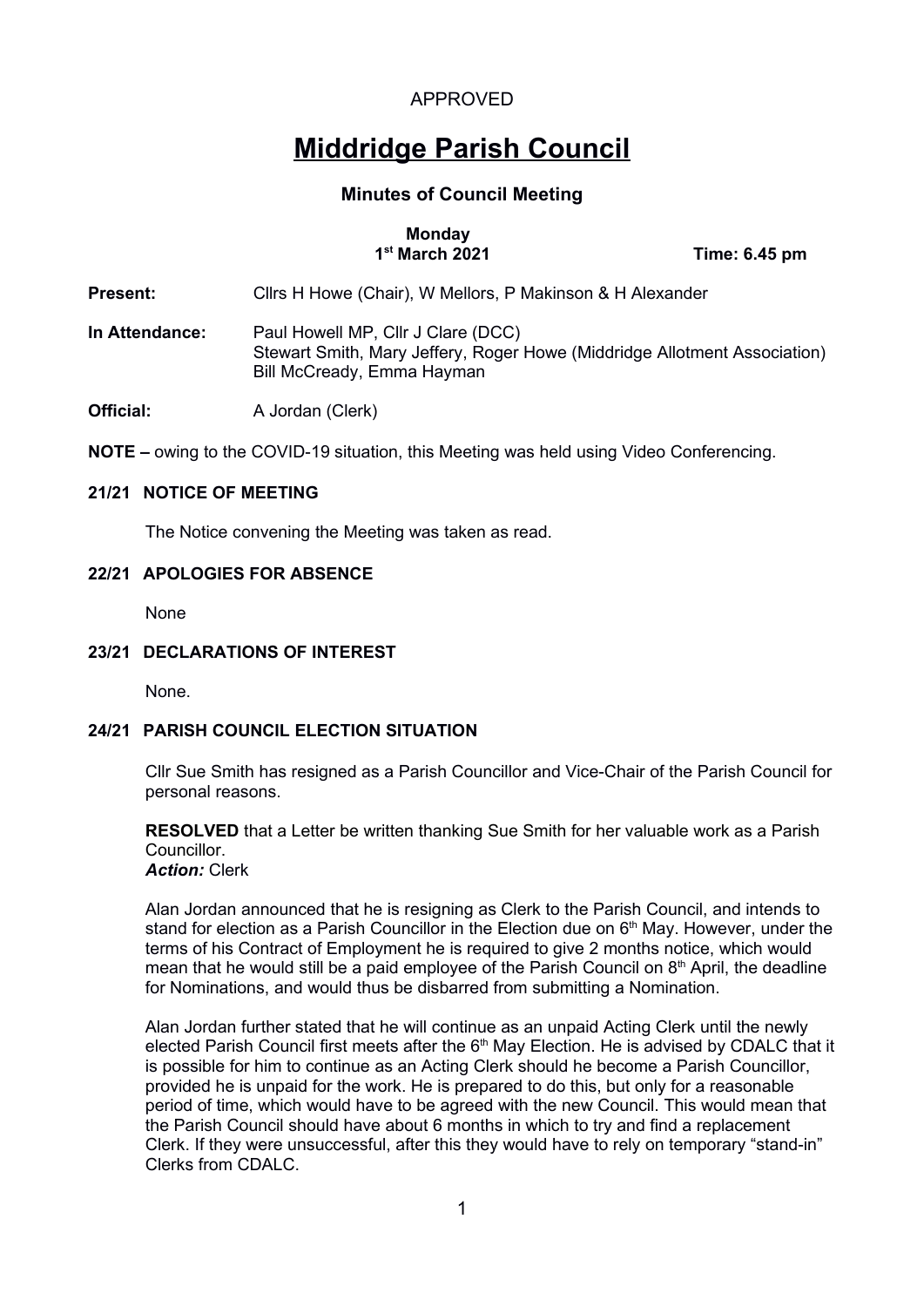**RESOLVED** that the Parish Council waives Alan Jordan's contractual notice period after 31st March, 2021.

CDALC have advised that the Clerk for a small Council such as Middridge should be paid for 5 hours work per week, with an initial Salary currently in the range of £10.04 to £11.08 per hour, depending on their experience and performance.

**RESOLVED** that a Job Advertisement be prepared on this basis, which will be submitted to Parish Councillors for their approval, before being sent to CDALC. *Action:* Clerk

Councillor Philip Makinson has indicated that he will not be standing for election as a Parish Councillor in the Election due on  $6<sup>th</sup>$  May, and the position with regard to some other existing Councillors is currently uncertain. The Parish Council will thus need one or more suitable new people willing to become Parish Councillors, and a Flyer encouraging Residents to volunteer has been prepared. There had been concern as to whether the delivery of the Flyer was permitted under the COVID-19 Regulations, but Cllr. J Clare said that the Government has just changed its advice, and this is now permitted.

**RESOLVED** that copies of the Flyer be printed, and delivered to all Households in the Parish as soon as practical. *Action:* All

## **25/21 MINUTES**

The Minutes of the Meeting of 11<sup>th</sup> January 2021 were accepted, and will be signed by the Chair as a true record.

## **26/21 MATTERS ARISING FROM THE MINUTES**

None

### **27/21 POLICING**

Some young people have been noticed congregating near the Village Hall, drinking alcohol, and with a small fire. They have been warned off by a Resident, and no further action is considered necessary at this time.

### **28/21 "ELDON WHINS" DEVELOPMENTS**

Persimmon Homes have informed us that they have submitted a Planning Application for the proposed "Acorn Gardens" Sculpture, but the Parish Council have not been notified by the DCC Planning System; Cllr. J. Clare kindly agreed to investigate.

The recent heavy rain and snow fall caused flooding across the C35 Middridge Road near the new "Eldon Whins" Developments, something that is supposed to be prevented by the Sustainable Urban Drainage System (SUDS) which is required to be provided as a condition of the Planning Permission. Cllr. J. Clare reported that the DCC Planning Enforcement Team are investigating, with a view to preventing any repetition of this problem in future.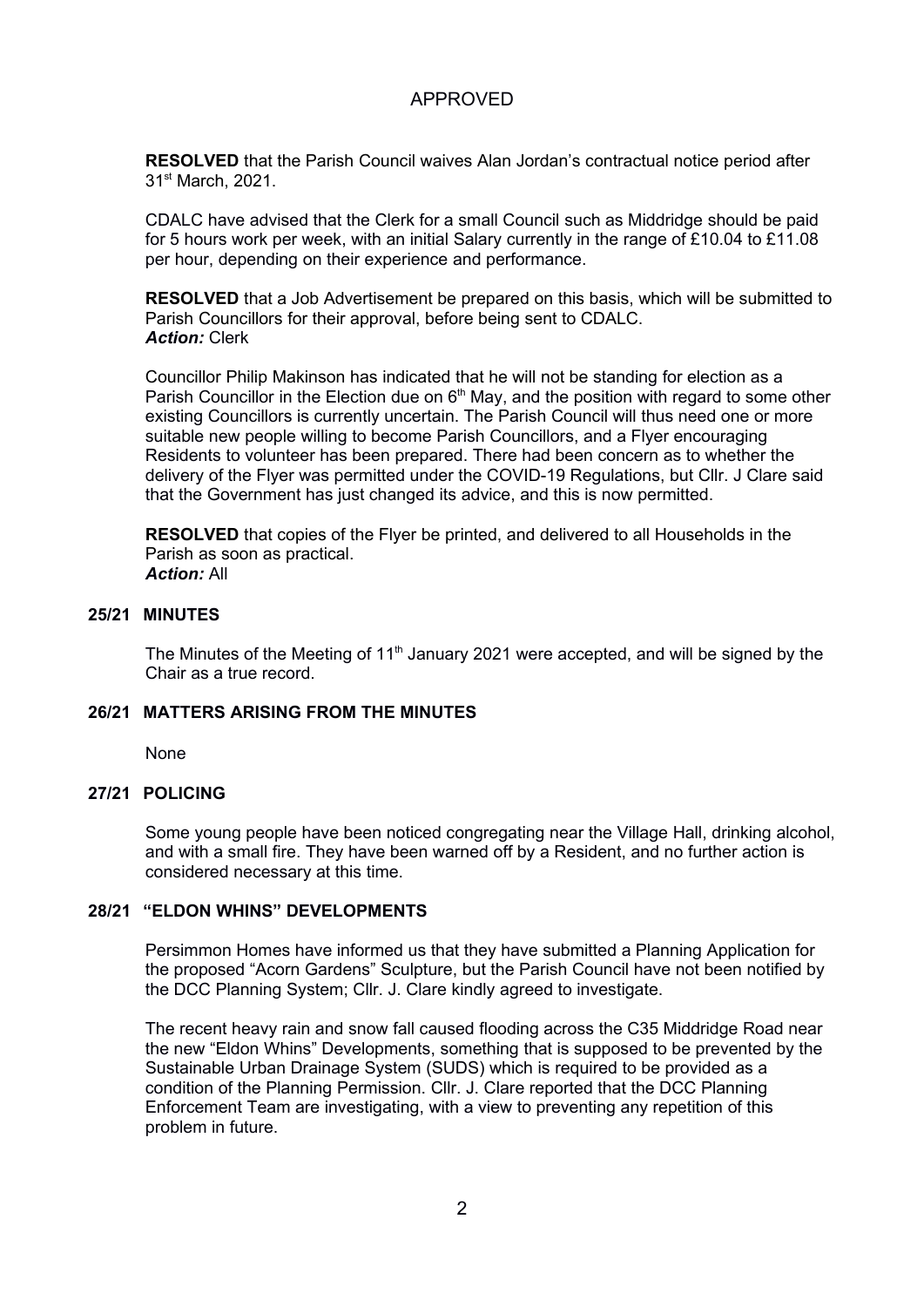There was also extensive flooding (primarily of part of the Byerley Park Nature Reserve in Great Aycliffe) due to a blocked culvert under Blind Lane; whether this problem has now been cleared is to be investigated. *Action:* Chair & Clerk

## **29/21 "THE PADDOCK" WILD-FLOWER GRASSLAND**

Cllr. Sue Smith and the Middridge Allotment Association (MAA) have prepared a Proposal document, with three options, for improvements to the Allotments, to be funded by the available Section 106 money. These all involve an extension to the Allotments, to provide additional Plots and Parking Spaces, which necessarily reduces the area of "the Paddock". The preferred "Gold" option, which provides for educational facilities in the Allotments, and for Bee-keeping, also covers the transformation of "the Paddock".into a Wild-flower Grassland. It was noted that the only vehicular access to the proposed Wild-flower Grassland would be through the Allotments (which are locked up when not in use), and that this option provides for Security Fencing or Hedging to limit undesired access to "the Paddock". It was considered that this would address many of the Residents' concerns regarding the original Wild-flower Grassland proposal.

The DCC Ecology Officer (Tammy Morris-Hale) has seen the Proposal document, and indicated her broad support.

**RESOLVED** that the Parish Council supports the "Gold" option in principle, and will continue to work jointly with the MAA to endeavour to ensure that it is implemented.

## **30/21 GROUNDS MAINTENANCE & GENERAL REPAIRS**

A wide strip of the Village Green near 25 – 30 Northside has been badly damaged by vehicles driving over it. The road at this point is relatively narrow, and further restricted by Residents parking their vehicles outside their properties, and there is video evidence that much of this damage is due to DCC Refuse Collection lorries.

After discussion, it was agreed that the best solution would be if arrangements could be made for the Refuse Bins from 25 – 30 Northside to be placed near 25 Northside, so that there would be no need for Refuse Collection lorries to drive down this section of road.

Another issue is who is to pay to have the Village Green restored to its original condition? Cllr. J. Clare stated that DCC were unlikely to accept full liability, since it would be impossible to prove that their vehicles were the only ones responsible for the damage. However, he recommended that the Parish Council write to DCC, suggesting that they should be prepared to cover some of the cost; this was agreed. *Action:* Clerk

Cllr. J. Clare further suggested that a Meeting be arranged between the Parish Council, interested Residents, and DCC to discuss these issues, and has kindly agreed to investigate this possibility.

## **31/21 PLANNING APPLICATIONS**

A Planning Application for a change of use for Little Hare Farm, Walkers Lane (off the Bridleway near "Ten Houses") has been received. This would permit Equestrian activities to be undertaken on the site, something that has in fact been going on for some time.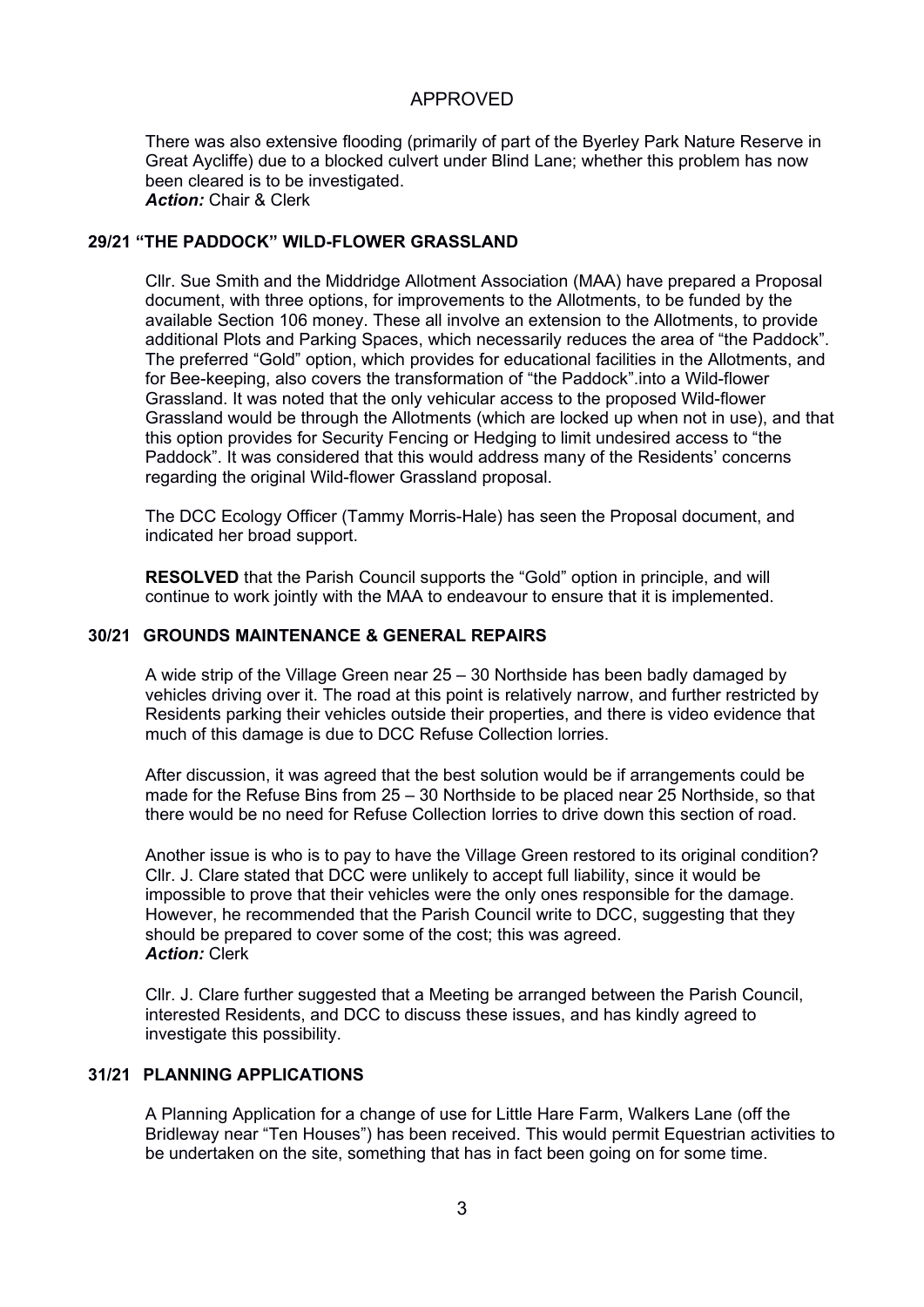Cllr. J. Clare stated that a further Planning Application for the building of a House on this site is expected to be submitted in future.

Emma Hayman said that the Owners of the site appear to have encroached onto the Bridleway when installing new fencing; this is to be investigated. *Action:* Cllr. H Howe

It was also agreed that the Clerk should discuss these matters with the Planning Officer concerned. *Action:* Clerk

## **32/21 CHILDREN'S PLAY AREA**

Nothing to report.

### **33/21 ROAD-TRAFFIC**

The DCC Speed Matrix recently installed in the Village has not worked since it was put in place; Cllr. J. Clare kindly agreed to report this. He also agreed to investigate whether anything is happening regarding the proposal to limit the speed in Walkers Lane to 30 mph.

## **34/21 NEIGHBOURHOOD PLAN (NP)**

Stewart Smith said that there had been no progress on the NP due to Shaun Hanson's other commitments, but work is expected to start shortly.

The Application for £2000 from our DCC Ward County Councillor's Neighbourhood Budgets to fund the additional work on the NP has been accepted by GAMP; and should receive Board approval at the Meeting due on 23<sup>rd</sup> March.

### **35/21 ACCOUNTS**

The Clerk indicated that Parish Council's total assets at the end of the 2020/21 Financial Year could be as low as about £940. This is due o an unprecedented combination of circumstances, but the Council's higher 2021/22 Precept, the expected GAMP funding (see **34/21**), and a higher than normal VAT Refund should quickly restore the situation.

The question of the Parish Council's Internal Auditor for the 2020/21 Accounts was discussed.

**RESOLVED** that the Colin Gray be appointed Internal Auditor for the Parish Council's 2020/21 Accounts. *Action:* Clerk

**RESOLVED** that the following Accounts be approved for payment:-

| <b>Payee</b>               | <b>Purpose</b>                          | Sum     |
|----------------------------|-----------------------------------------|---------|
| Hayfields Contracting Ltd. | <b>Xmas Tree Erection &amp; Removal</b> | £300.00 |
| A D Jordan                 | Clerk's Jan-Mar Salary                  | £247.70 |
| <b>HMRC</b>                | Clerk's Jan-Mar Tax                     | £164.80 |
| A D Jordan                 | <b>Clerk's Annual Expenses</b>          | £31.97  |
|                            | <b>TOTAL</b>                            | £744.47 |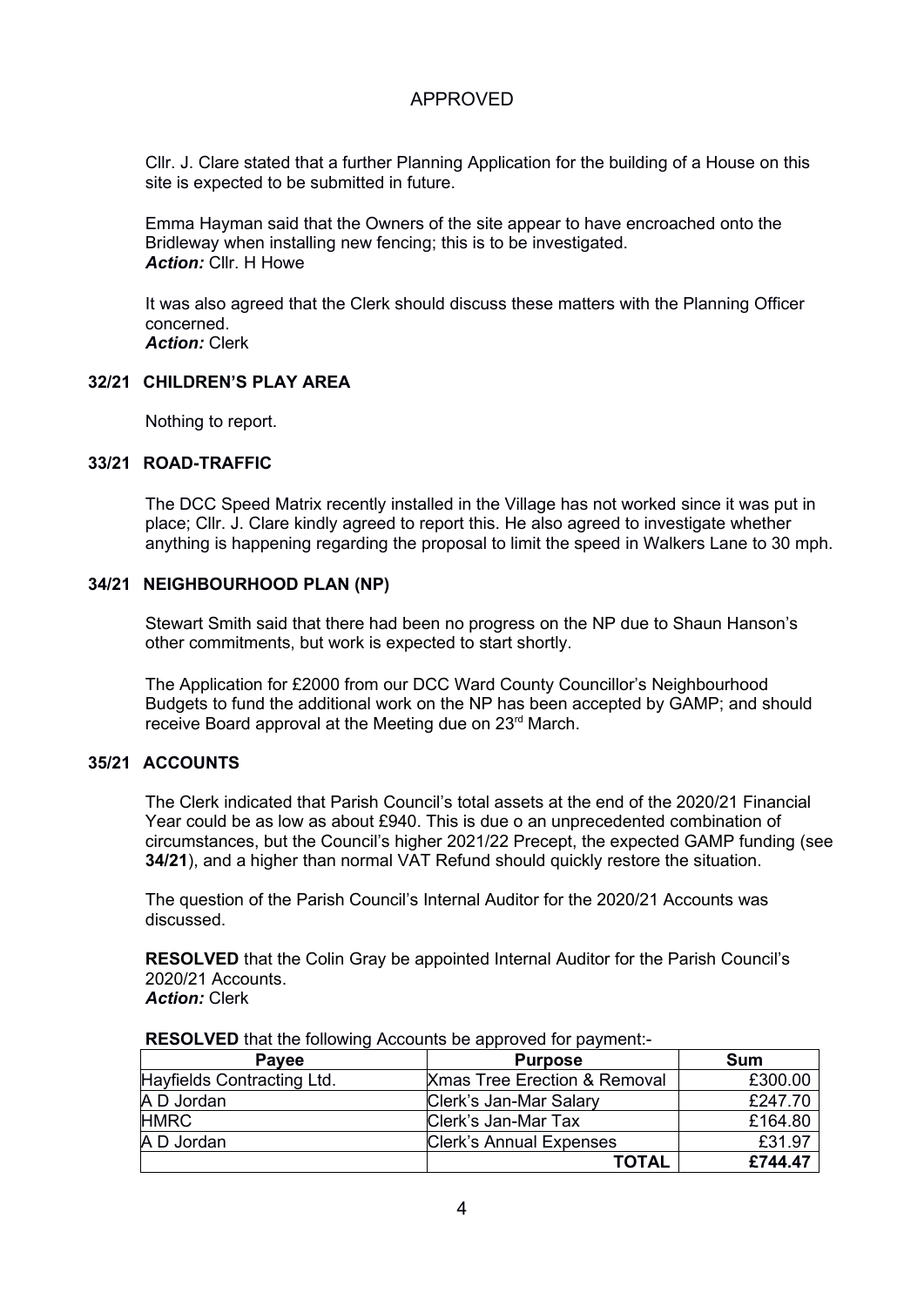The Chair inquired whether all the work due in the second phase of the Walker's Lane Street Lighting SLA, which has been paid for, had actually been completed. The consensus was that it has not; inquiries are to be made. *Action:* Clerk

#### **36/21 GAMP & CDALC**

All the available GAMP Area Budget Funding for COVID-19 related Projects has now been provisionally allocated. The final group of Projects should receive GAMP Board approval at the Meeting due to be held on  $23<sup>rd</sup>$  March.

CDALC – nothing to report.

## **37/21 GENERAL CORRESPONDENCE**

Nothing to report.

### **38/21 OTHER MATTERS**

### (a) **Village Website**

Pixel Media are making good progress with the development of the new Parish Council Website, and Cllr P Makinson was able to give Parish Councillors a demonstration. The most important point is that the menu structure is correct, as the basic content can be easily modified (with a little training) to suit future requirements.

It was agreed that development will continue, and that Parish Councillors will be given a further opportunity to comment on the final version before this is approved. *Action:* Cllr P Makinson & Clerk

### (b) **Armed Forces Covenant**

There was further discussion of the proposal that the Parish Council should sign up to the Armed Forces Covenant. There was general agreement that this was a good idea in principle, although the Parish Council's ability to do much in practice was limited.

**RESOLVED** that the Parish Council sign up to the Armed Forces Covenant. *Action:* Clerk

## **39/21 ADDITIONAL ITEMS**

DCC have funding to install a number of Electric Vehicle Charging Points in the county, on a first come, first served basis. It was agreed that one or more of these would be an asset in the village, with the Village Hall Car-park probably the most practical location.

**RESOLVED** that the Parish Council apply to have Electric Vehicle Charging Point(s) installed in the village, and discuss with the Middridge Village Association whether they would be prepared to have these installed in the Village Hall Car-park. *Action:* Clerk

## **40/21 NEXT MEETING**